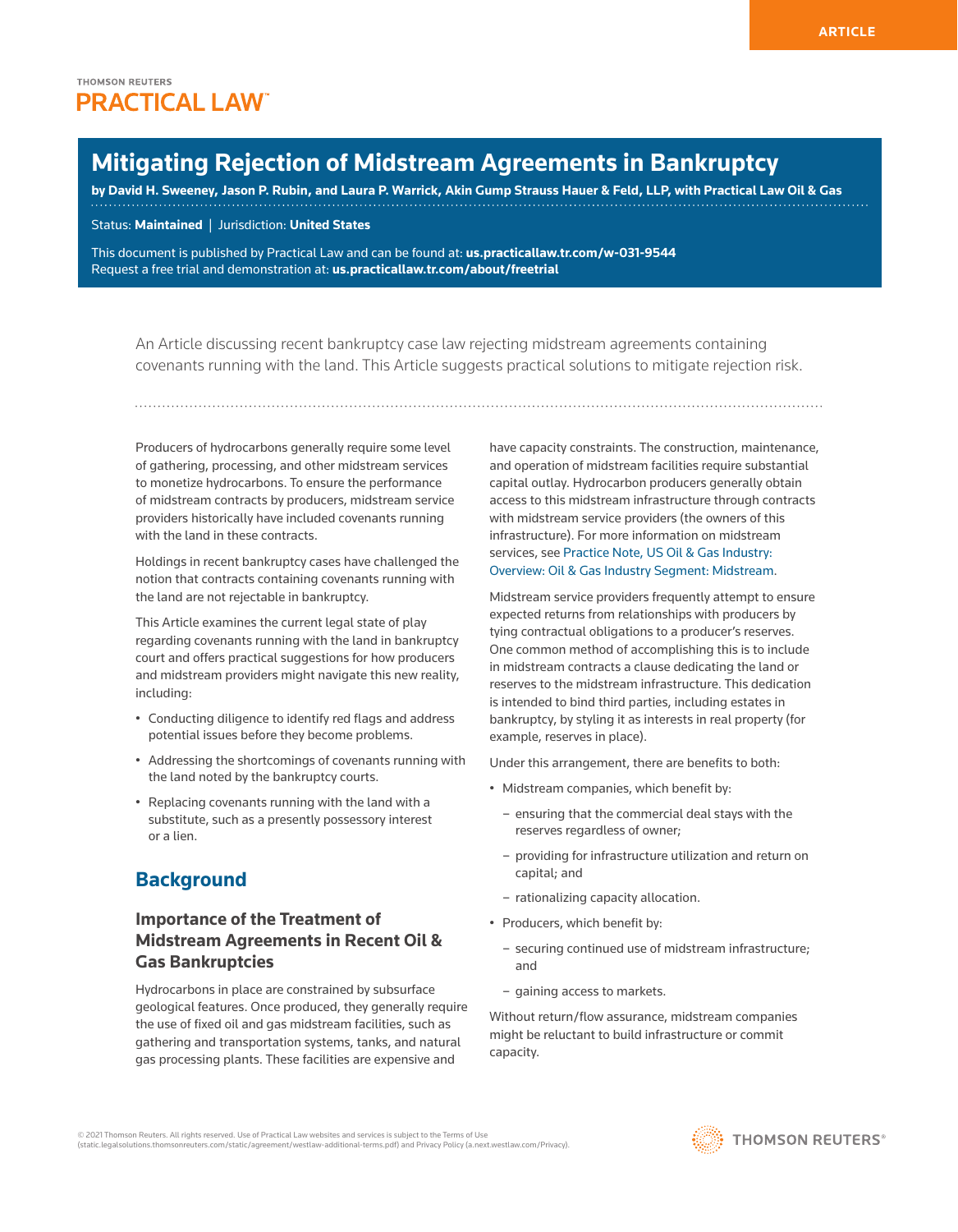Many producers with burdensome midstream agreements containing covenants running with the land filed for Chapter 11 bankruptcy in recent years. Renegotiating or avoiding compliance with these agreements typically is a major focus of the bankruptcy. In these cases, the question of what rights and options a debtor has regarding those agreements becomes central to the restructurings.

### **Executory Contracts May Be Rejected in Bankruptcy**

Section 365(a) of the Bankruptcy Code "enables the debtor (or its trustee), upon entering bankruptcy, to decide whether the contract is a good deal for the estate going forward" (*Mission Product Holdings, Inc. v. Tempnology, LLC*, 139 S. Ct. 1652, 1658 (2019)). The debtor can choose to assume the contract and fulfill its contractual obligations going forward. If the debtor does not want to assume the contract going forward, the debtor may "reject the contract, repudiating any further performance of its duties." (*Mission Product Holdings*, 139 S. Ct. at 1658.) The Bankruptcy Code allows a debtor to "'reject any executory contract'—meaning a contract that neither party has finished performing" (*Mission Product Holdings*, 139 S. Ct. at 1657 (quoting 11 U.S.C. § 365(a))). Rejection is a breach of that contract and excuses future performance of the debtor, but rights conveyed before rejection, which would ordinarily survive a breach of contract, remain in place (*Mission Product Holdings*, 139 S. Ct. at 1657-58).

## **Rejection of Midstream Agreements Containing Covenants Running with the Land**

Until recently, it generally was presumed that if a midstream contract contained a valid covenant running with the land, the contract could not be rejected under section 365 of the Bankruptcy Code on the basis that the contract conveyed an interest in real property. However, the presumption that a covenant running with the land precludes rejection has begun to evolve. Recent court decisions have explained that a midstream contract can be rejected under section 365 even if it contains a covenant running with the land.

Following the US Supreme Court's decision in *Mission Product Holdings*, where the Court held in the context of a trademark licensing agreement that rejection of the contract does not deprive the licensee of its right to use a trademark post-rejection (139 S. Ct. at 1657-58), courts have held that executory contracts containing a covenant running with the land can be rejected but the real property interests conveyed before rejection remain conveyed (see *In re Sanchez Energy Corp.*, 2021 WL 1822708, at \*8 (Bankr. S.D. Tex. May 6, 2021)). However, what it means to reject a contract while preserving the real property interest it conveyed is still being determined.

## **Requirements for a Covenant Running with the Land**

The conceptual framework of a dedication is a commitment of specific lands and hydrocarbons in place and production from those lands to the contract. The dedication purports to provide a grant to a midstream provider of exclusive right to service or transport hydrocarbon production from those lands or interests.

The purpose of the dedication typically is to create an interest in real property, such as a covenant running with the land, that is "so connected to the underlying land that the benefit and burden pass to successors by operation of law" (*Alta Mesa Holdings, LP v. Kingfisher Midstream, LLC (In re Alta Mesa Res., Inc.)*, 613 B.R. 90, 99 (Bankr. S.D. Tex. 2019) (citing *Beattie v. State ex rel. Grand River Dam Auth.*, 41 P.3d 377, 386 (Okla. 2002) (Opala, J., concurring))). If a covenant runs with the land, it "inures to the benefit of, or must be fulfilled by, whatever party holds the land at the time when fulfillment is due" (*Southland Royalty Co. LLC v. Wamsutter LLC (In re Southland Royalty Co. LLC)*, 623 B.R. 64, 80 (Bankr. D. Del. 2020)).

The specific requirements of covenants running with the land vary from state to state (*Alta Mesa*, 613 B.R. at 99 ("When a dispute focuses on real property, the Court ordinarily applies the law of the state where the real property is situated.")). However, there are similarities between state laws (see, for example, *Alta Mesa*, 613 B.R. at 101 (noting that the elements to form a real property covenant in Oklahoma are identical to those in Utah and mirror those in Texas)).

As described by recent bankruptcy opinions in the context of contract rejection disputes, common requirements for a covenant to run with the land include:

- The parties must have intended that the covenant run with the land (see Parties' Intent).
- The benefit or burden must touch and concern the land (see Touch and Concern the Land).
- There must be privity of estate (including horizontal privity or vertical privity) (see Privity of Estate).

(See, for example, *Alta Mesa*, 613 B.R. at 99 (describing Oklahoma law); *Southland Royalty Co.*, 623 B.R. at 80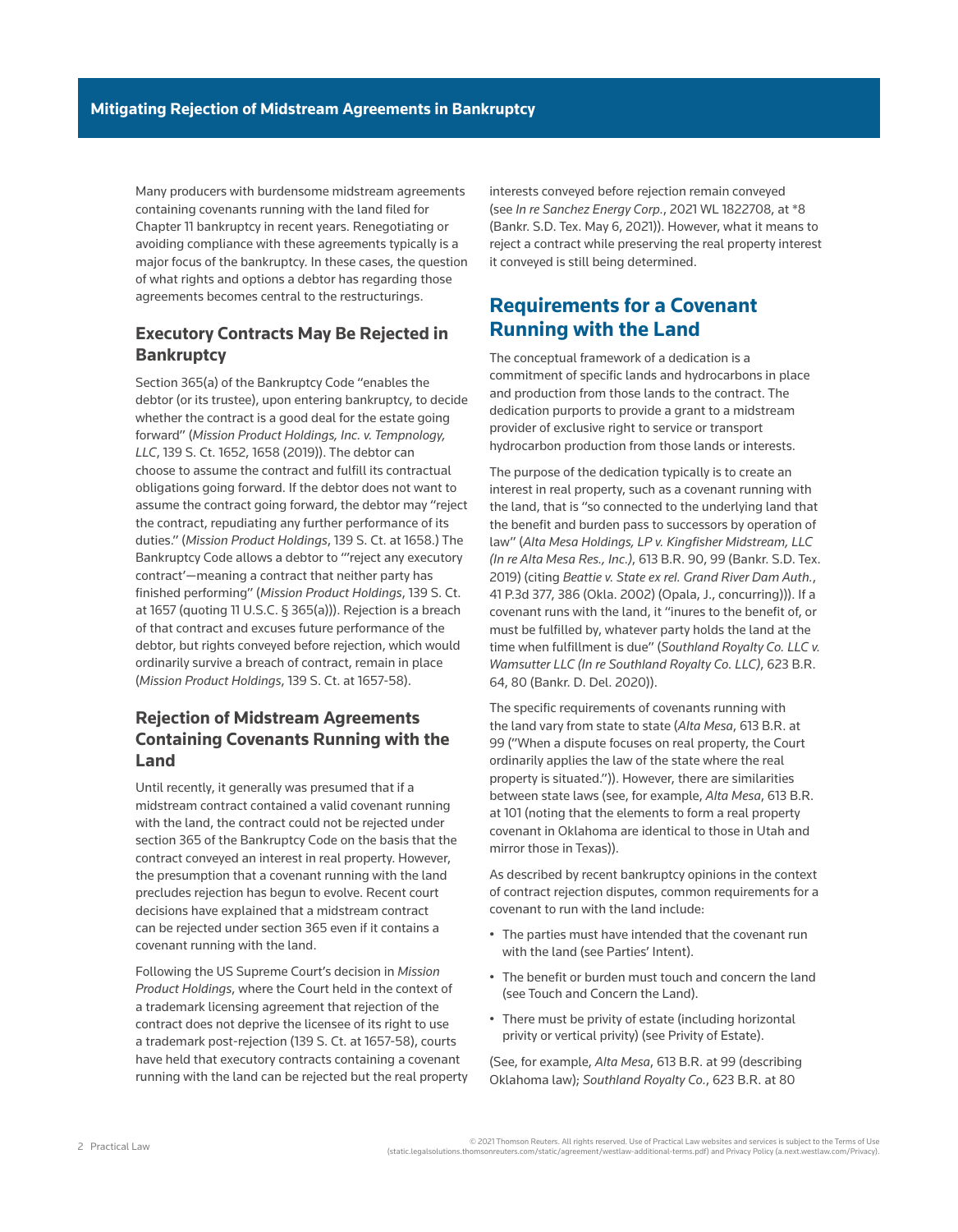(describing Wyoming law); *Sanchez Energy Corp.*, 2021 WL 1822708, at \*11 (describing Texas law); *In re Badlands Energy, Inc.*, 608 B.R. 854, 867 (Bankr. D. Colo. 2019) (describing Utah law).)

There typically are no magic words required to create a real property covenant. The analysis is more comprehensive, with the focus "on the intent of the covenanting parties." (*Alta Mesa*, 613 B.R. at 99 (internal citations omitted).)

### **Parties' Intent**

Contract language expressly stating that the agreement contains "a covenant running with the land" suggests that there is an intent to bind successors and assigns, but that language on its own does not create a real covenant nor does it necessarily satisfy the intent element (*Alta Mesa*, 613 B.R. at 106). As noted in *Alta Mesa*, "[i]ntention should be determined by looking at the 'entire agreement construed as a whole'" (613 B.R. at 106 (citing *Baker v. Conoco Pipeline Co.*, 280 F. Supp. 2d 1285, 1298 (N.D. Okla. 2003))).

Factors reflecting intent include:

- Language in the agreement.
- Recording the agreement.
- Language binding successors and assigns.
- Extrinsic evidence relating to the parties' intent.

(*Alta Mesa*, 613 B.R. at 106.) Other provisions in a contract can contradict language expressing intent, showing the court that the contract is a "horse of a different color" (*In re Chesapeake Energy Corp.*, 622 B.R. 274, 282 (Bankr. S.D. Tex. 2020)). For example:

- If the contract provides for a monetary penalty as the exclusive remedy for a breach, "running with the land" language can be negated because the contract provides for an inherently personal remedy completely unrelated to any interest in real property.
- Language providing for specific performance as the exclusive remedy supports the idea that an agreement is a real covenant.
- If specific performance is one of many available remedies, a court is less likely to see the agreement as a real covenant or otherwise enforce specific performance.

(See *Southland Royalty Co.*, 623 B.R. at 80-82; *Chesapeake Energy Corp.*, 622 B.R. at 282.)

### **Touch and Concern the Land**

The second key element in the covenant running with the land analysis is that an obligation purporting to bind successors must touch and concern the land. To satisfy this element, the covenant must closely relate to the land with which its use is intended (see *Extraction Oil & Gas, Inc. v. Platte River Midstream, LLC (In re Extraction Oil & Gas, Inc.)*, 622 B.R. 581, 598-603 (Bankr. D. Del. 2020); *Chesapeake Energy Corp.*, 622 B.R. at 282-83; *Southland Royalty Co.*, 623 B.R. at 83-86). The necessary touchstone is that there must be "a logical connection between the benefit to be derived from enforcement of the covenant and the property" (*Alta Mesa*, 613 B.R. at 102 (internal quotation omitted)). Whether this element is satisfied by midstream arrangements dedicating oil and gas is fact-intensive and may depend on the governing state law (*Alta Mesa*, 613 B.R. at 102). For example, in:

- *Sabine Oil & Gas Corp. v. HPIP Gonzales Holdings, LLC (In re Sabine Oil & Gas Corp.)*, the court found that there were three aspects of the gathering agreements that indicated that the agreements did not touch and concern real property. These three aspects were that:
	- "the debtor-producer retained the right to operate its wells without input from its gatherers";
	- the gatherer did not connect directly to the debtors' wells but instead at gathering system receipt points; and
	- the gathering fees were triggered by "the gatherers' receipt of hydrocarbons, not by the extraction of hydrocarbons from the ground."

(*Alta Mesa*, 613 B.R. at 101 (describing *Sabine Oil & Gas Corp. v. HPIP Gonzales Holdings, LLC (In re Sabine Oil & Gas Corp.)*, 550 B.R. 59, 67 (Bankr. S.D.N.Y. 2016), *aff'd*, 567 B.R. 869 (S.D.N.Y. 2017), *aff'd*, 734 F. App'x 64 (2d Cir. 2018)).)

• *Badlands Energy*, the court found that the gathering agreements did touch and concern the land because "[t]he underlying objective of the agreements [is] to compensate for the burdens imposed by and upon the mineral and surface estates' property interests . . . for the production of natural gas" (*Alta Mesa*, 613 B.R. at 101 (quoting *Badlands Energy*, 608 B.R. at 868-69)). In addition, "Utah law called for a broad interpretation of the interests dedicated to the gatherer, which supported finding the formation of a real property covenant" (*Alta Mesa*, 613 B.R. at 101 (describing *Badlands Energy*, 608 B.R. at 869-70)).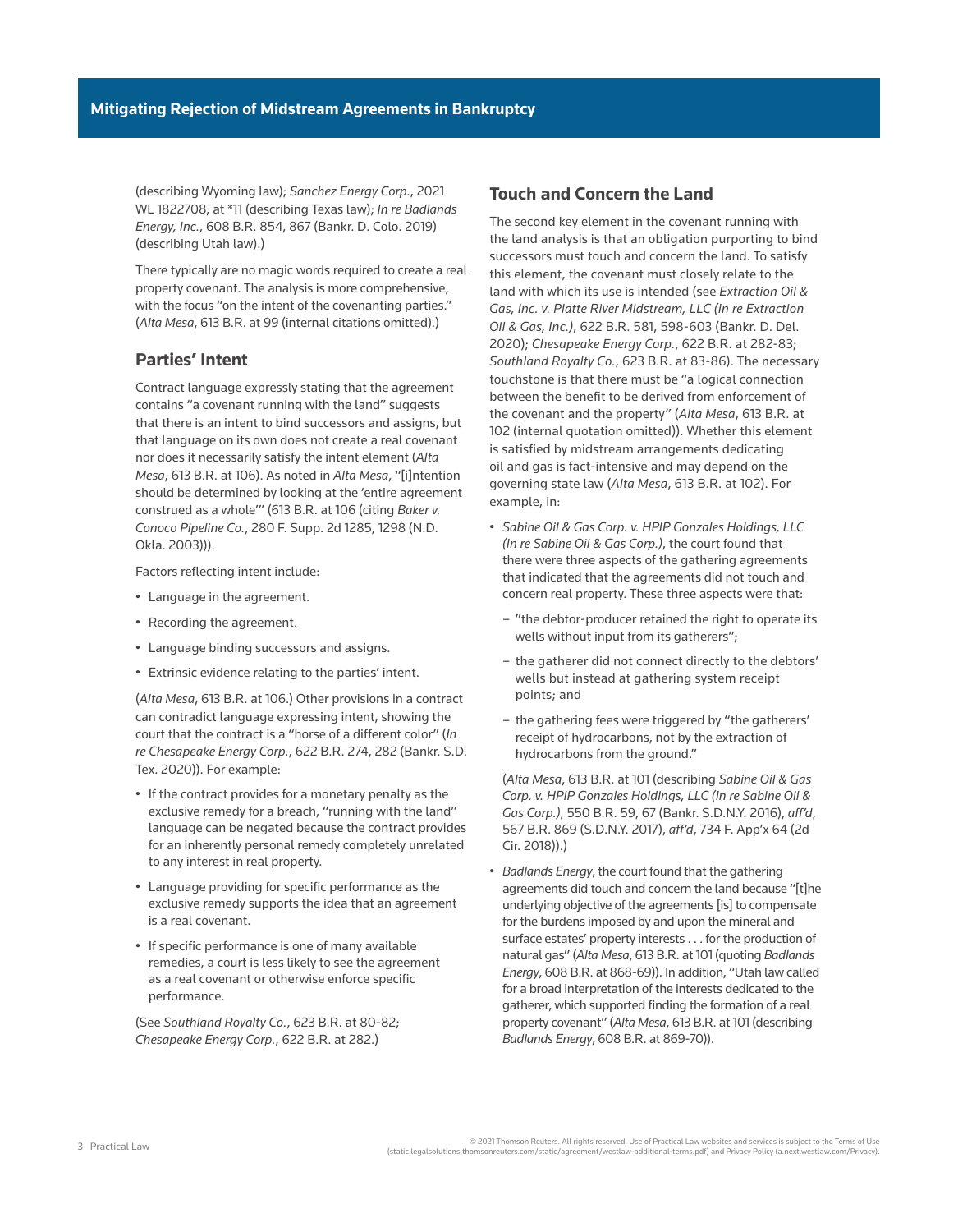• *Sanchez Energy Corp.*, the court found that certain agreements did touch and concern the land because they affected "the nature, quality, and value" of the leases at issue (2021 WL 1822708, at \*12). The court considered the benefits and burdens on the mineral interests at issue, both produced and unproduced. It noted the increased value that stems from being linked to an accessible gathering system, the direct burden on the land by a granted surface easement, the dedication of substantially all the lessee's production burdening its right to build its own gathering system or seek alternative midstream arrangements, and the fixed fee gathering arrangement burdening the leasehold when market prices decreased (*Sanchez Energy Corp.*, 2021 WL 1822708, at \*12). However, regarding a different contract (a development agreement) in the *Sanchez* opinion, the court noted that a drilling obligation touched and concerned the land but was "practically speaking . . . an option." That optionality, plus a monetary default fee, showed that the drilling agreement at issue did not form a real property covenant under Texas law. (2021 WL 1822708, at \*15.)

### **Privity of Estate**

Both vertical and horizontal privity traditionally were required for the burden of a covenant to run with the land.

#### **Vertical Privity**

Vertical privity means that there is a "mutual or successive relationship to the same rights of property" (*Sanchez Energy Corp.*, 2021 WL 1822708, at \*13). This relationship arises when the person originally burdened or benefitted by the covenant transfers their estate to another. "An easy example of vertical privity is the transfer of a person's fee estate to another" (*Chesapeake Energy Corp.*, 622 B.R. at 283-84).

#### **Horizontal Privity**

Horizontal privity arises when a covenant is created in conjunction with a conveyance of a real property interest (*Alta Mesa*, 613 B.R. at 106). The historical purpose of this requirement was to ensure that covenants intended to run with the land were created in conveyances and help assure they were recorded to put subsequent owners on notice (*Sabine Oil & Gas Corp.*, 550 B.R. at 69). Some courts have found that conveyances of easements are sufficient to satisfy the privity element, but others have found that they are simply an interest in the surface estate and cannot satisfy privity of estate respecting a mineral estate.

Some recent decisions have cast doubt on whether the horizontal privity requirement still exists, but the law is unsettled on this point. For example:

- The court in *Alta Mesa* held that "[t]he surface easement is integrally tied to the purpose of an oil and gas lease, . . . [t]he conveyance of the easements to Kingfisher is enough to show horizontal privity with respect to the gathering agreements" (613 B.R. at 106).
- The *Badlands Energy* court similarly found that that the grant of a surface easement to a gatherer is a conveyance creating privity with an oil and gas lessee (608 B.R. at 874).
- The court in *Sanchez Energy Corp.* reached a similar result, holding that "[t]he Springfield Agreements . . . carved out a portion of Sanchez's implied surface easement and granted it to Springfield. . . . [which] conveyances of real property interests to Springfield are sufficient to satisfy horizontal privity." (2021 WL 1822708, at \*14.)
- The court in *Extraction Oil & Gas* held instead that "an interest in the surface estate cannot qualify as a conveyance as an interest in Extraction's mineral estate as a matter of Colorado law. Conveyances of easements or rights-of-way across the surface estate are interests in the surface estate that cannot satisfy privity of estate respecting a mineral estate. . . . Because easements in gross are personal rights in the use of (and interests in) the surface estate, they are not interests in a severed mineral estate." (*Extraction Oil & Gas*, 622 B.R. at 607.) The *Sabine Oil & Gas Corp.* court reached a similar conclusion (*Sabine Oil & Gas Corp.*, 550 B.R. at 69).
- The Restatement (Third) of Property: Servitudes §§ 3.2 and 8.2 have abolished the doctrines of vertical privity and horizontal privity and the touch and concern requirement. It would call for the enforcement of a covenant if it is not contrary to public policy. However, to date, no state has officially adopted the Restatement's recommendations.

## **Rejection of Contracts Containing Covenants Running with the Land**

In the context of a bankruptcy court considering a Chapter 11 debtor's effort to a reject a midstream contract, the issue that follows the analysis of whether an agreement contains a covenant running with the land is what that means for the debtor's ability to reject.

Until recently, the general understanding was that an agreement containing a covenant running with the land could not be rejected in a Chapter 11 proceeding under section 365 of the Bankruptcy Code (see, for example, *Sabine Oil & Gas Corp.*, 567 B.R. at 874, *aff'd*, 734 F. App'x 64 (stating that "it is not possible for a debtor to reject a covenant that 'runs with the land,' since such a covenant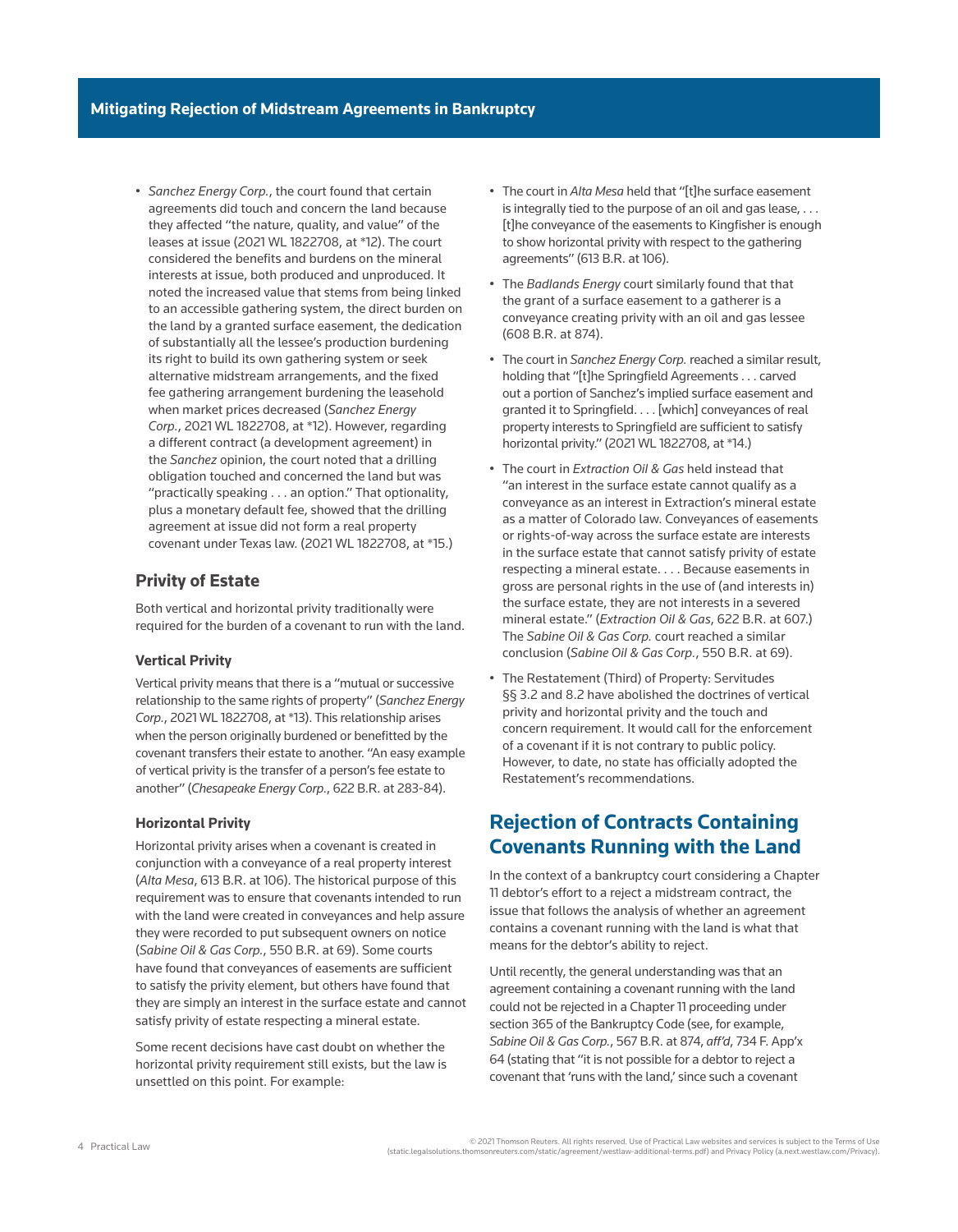creates a property interest that is not extinguished through bankruptcy"); *Badlands Energy*, 608 B.R. at 875 (concluding that because the agreements were covenants that run with the land under Utah law, "Section 365 [was] simply not available")). However, that understanding is evolving.

Relying on *Mission Product Holdings* and its progeny, recent decisions from bankruptcy courts have held that any executory contract can be rejected even if it contains a covenant running with the land. For example:

- The *Sanchez Energy Corp.* court stated that "[a]lthough real property covenants are not terminated by rejection, the existence of a real property covenant does not prevent a debtor from rejecting its executory obligations in a contract" (2021 WL 1822708, at \*8).
- The *Chesapeake Energy Corp.* court stated that "[i]t does not stretch the imagination to envision a contract that both contains a covenant that runs with the land and is executory" (622 B.R. at 281).
- The *Southland Royalty Co.* court stated that "[e]ven if, however, the [contract] contains a real covenant, the Court concludes that it may be rejected under section 365(a)" (623 B.R. at 80).

Even though courts may now allow rejection of an executory contract containing a covenant running with the land, if the covenant running with the land is valid and enforceable, the conveyed real property interests remain conveyed post-rejection. As stated in *Sanchez Energy Corp.*:

"Real property covenants are clear examples of rights that are not terminated by a breach of contract. A given contract could convey countless other rights that might survive rejection consistent with *Mission Product*. The inquiry must be made on a case-by-case and contract-by-contract basis. Rejection of the [contracts] alleviates [the rejecting producer's] burdens under those contracts. Rejection does not strip [the midstream provider] of rights that would survive breaches outside of bankruptcy."

#### (2021 WL 1822708, at \*9.)

In *Sanchez Energy Corp.*, the only case to date that has found both that a contract contained a covenant running with the land and that it could rejected under section 365 of the Bankruptcy Code, the court found that the rejecting producer could reject certain contracts but that previously conveyed property rights, such as the producer's dedications of its oil and gas and grants of surface easements, formed real property covenants that would survive rejection (2021 WL 1822708, at \*22).

The *Sanchez Energy Corp.* court still found that rejection was a valid exercise of the debtor's business judgment because, in rejecting the contract, the debtor removed certain burdens and opened the door to renegotiation (2021 WL 1822708, at \*22 ("The survival of those [real property] covenants does not negate Mesquite's business judgment. Rejection of the Springfield Agreements may still benefit the estate by removing some of Mesquite's burdens and opening the door to re-negotiation.")).

The 2020 *Extraction Oil & Gas*, *Southland Royalty Co.*, and *Chesapeake Energy Corp.* decisions addressed potential consequences of rejection of a contract containing a covenant running with the land but only in *dicta* because the courts determined that the contracts at issue did not contain valid covenants running with the land. In *Chesapeake Energy Corp.*, the court noted:

"The appropriate analysis is what benefit was previously bestowed by the debtor on the nonrejecting party that remains post-rejection and what future performance by the debtor is excused by the rejection. . . . Depending on the particular language of the subject agreement, a plethora of outcomes are possible."

(622 B.R. at 281 (citing *Mission Product Holdings*, 139 S. Ct. at 1658).)

Providing more detail on the hypothetical were:

- *In re Extraction Oil & Gas*, where the court opined that even if the agreements contained covenants running with the land, the covenants would still exist after rejection but would be unenforceable and the claims would be reducible to money damages (622 B.R. 608, 623 (D. Del. 2020)). Once granted, this claim would be deemed "fully satisfied and incapable of subsequent enforcement against the Debtors and its assigns . . . ." If monetary damages are easily calculable, as the *Extraction Oil & Gas* court found that they were in that case, "specific performance is both unavailable and inappropriate." (*Extraction Oil & Gas*, 622 B.R. at 624.)
- *Southland Royalty Co.*, where the court reached a similar conclusion (623 B.R. at 89-90). It found that in a scenario in which the Debtor could reject the executory agreement and repudiate further performance, the midstream provider would have a prepetition claim for damages that would satisfy the purpose of the dedication. It further held that "continued enforcement of the [dedication] against a subsequent purchaser would thus be inequitable and against public policy." (*Southland Royalty Co.*, 623 B.R. at 90.)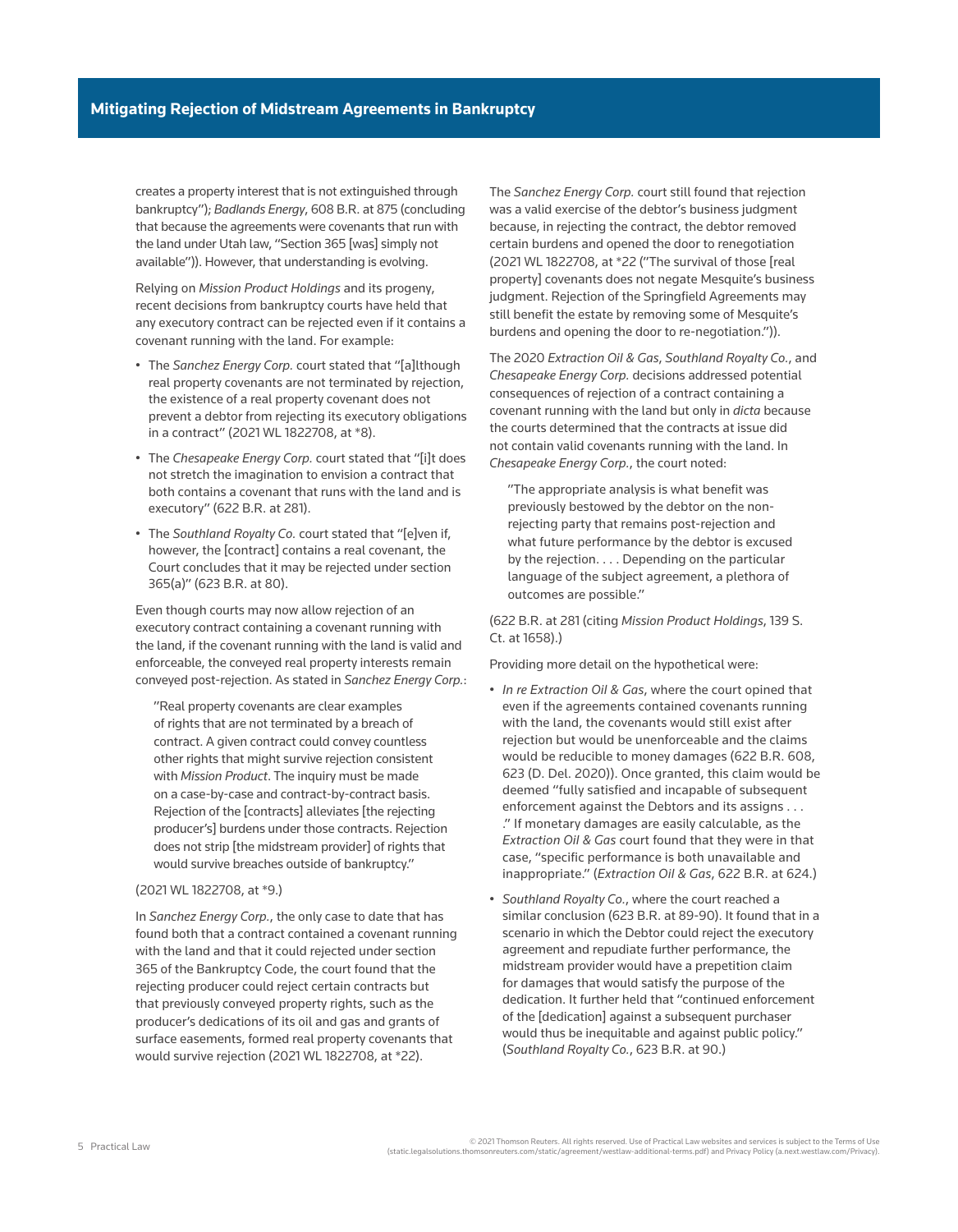## **Practical Suggestions**

Both midstream providers and producers should consider these case law developments and evaluate how their contracts would be interpreted in a Chapter 11 rejection fight. Given the possibility that a contract containing a covenant running with the land may be rejected, midstream providers should consider seeking greater protection in their midstream agreements to receive priority if a producer counterparty files for Chapter 11 protection.

### **Diligence**

Rejection of contracts, including midstream contracts, is a function of bankruptcy. The solutions discussed below are relevant only if the bankruptcy of a producer counterparty is a possibility. Dealing with a potential problem before it becomes an actual problem will likely put the parties in a better position than they would be in once solvency becomes an issue. From the perspective of:

- A midstream provider, a programmatic, ongoing risk analysis (potentially conducted regarding an adequate assurances clause found in many midstream agreements) would likely do more to reduce the overall exposure to insolvency risk than any other fix proposed in this Article.
- A producer, engaging with a midstream provider outside of the bankruptcy context presents an opportunity to revise a burdensome midstream agreement without the expense of bankruptcy or, if nothing else, lay the framework for a revision in bankruptcy.

A properly constituted review program should:

- Have ongoing, periodic, and event-driven triggers.
- Include options to address any identified issue that is specific to the assets and circumstances involved.

For example, drops in hydrocarbon prices or an increase in general services costs above predetermined thresholds could trigger a review.

However, permanent resolutions are likely to involve economic trades, such as reduced gathering fees and reduced or eliminated minimum volume commitments. Negotiations independent of a bankruptcy rejection process present unique arbitrage opportunities for midstream providers with multiple contracts with the same producer. Rights under one agreement may be sacrificed for new rights under a different agreement.

### **Fixed Covenants Running with the Land**

Industry inertia and tradition would suggest that the most likely course of action for both the renegotiation of existing contracts and new midstream contracts would be to correct any deficiencies in existing covenants running with the land. Based on recent cases, it is not entirely clear whether and when bankruptcy courts will be inclined to find that a covenant running with the land exists (or, if it does exist, that the existence of a covenant running with the land precludes rejection under section 365 of the Bankruptcy Code). However, to directly address some of the shortcomings in the covenants involved in recent cases, a midstream provider seeking to reduce or eliminate the uncertainty of its covenant running with the land, should consider:

- **Language of intent.** The relevant provision should expressly state that it is intended to run with the land and bind successors and assigns. As evidenced by recent cases, this statement is important but not, by itself, sufficient because courts will look to the entirety of the contract to discern the parties' intent.
- **Recordation.** The relevant agreement or a memorandum thereof sufficient to impart notice to third parties of the existence of the agreement should be recorded in the real property records of the relevant county, parish, or recording district. In addition to the function of putting third parties on notice of the existing of the covenant, this evidences the parties' intent that the covenant be treated as running with the land.
- **Touch and Concern.** The midstream agreement and its burdens and restrictions should be tied as closely to the real property as practicable. While a gas purchase downstream at the wellhead may, depending on netted costs, be economically equivalent of gathering, it may be more difficult to make the claim that this contract runs with the land given recent holdings. Conversely, a true gathering contract where the gathering system connects directly to wells, with minimum volume commitments, development covenants and restrictions, deliverability tests, and similar features, would tie more closely to the real property involved and more likely meet the touch and concern element. Parties should consider omitting monetary penalties or liquidated damages because these could indicate that the parties did not truly intend the value of the contract to run with the land.
- **Privity.** While the continued requirement for horizontal privity is questionable, parties should still ensure that both horizontal and vertical privity tests are met. The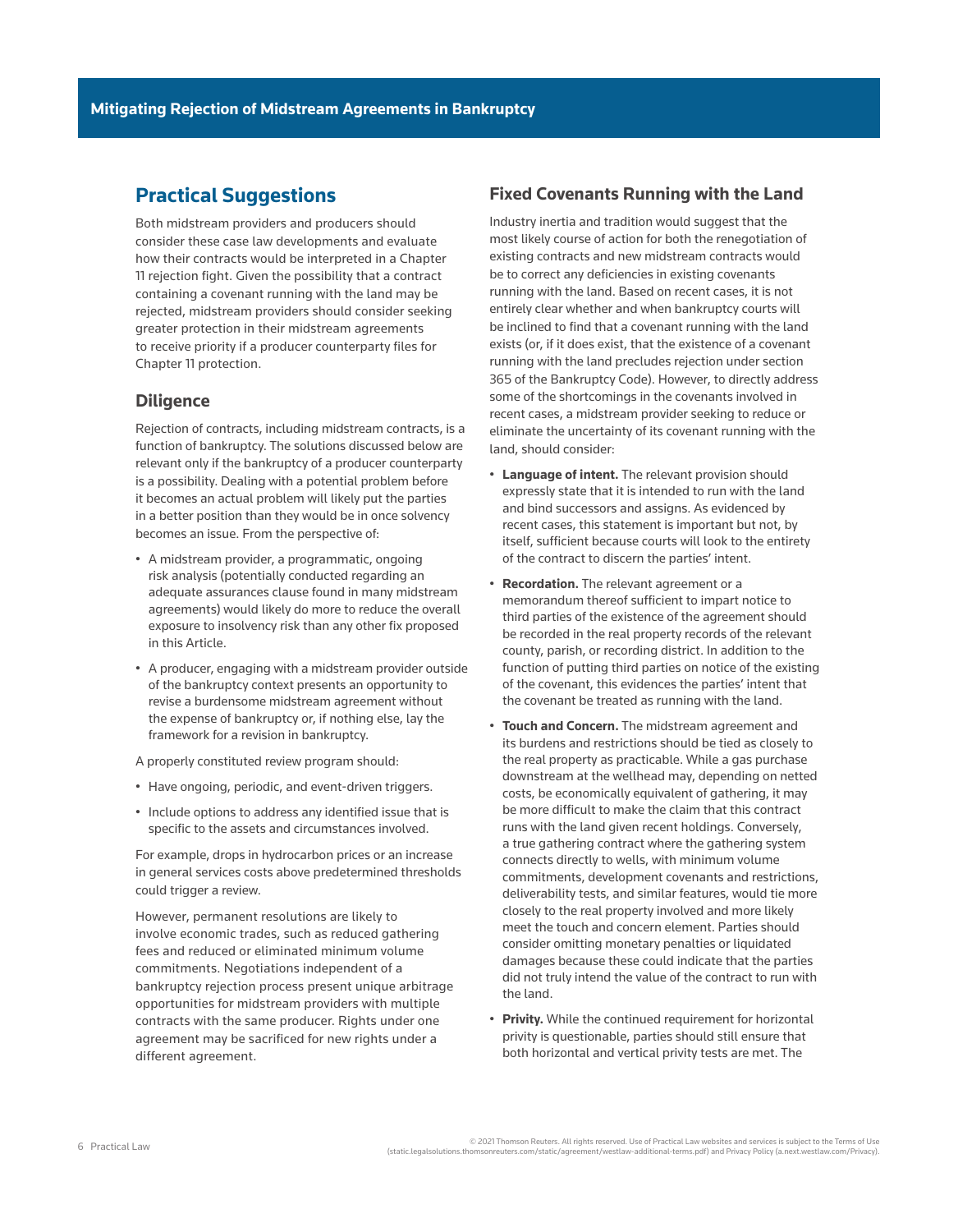most certain way to accomplish this is through the conveyance of a presently possessory, non-easement interest in the relevant real property (see Presently Possessory Real Property Interest).

Industry practice historically has been reactionary in nature. From *Sabine Oil & Gas Corp.* forward, practitioners generally have rewritten covenants running with the land to address specific issues raised by a court. However, addressing recent case law developments may lead to creating so burdensome a contract that producers will be unwilling or unable to amend existing agreements or negotiate new agreements. Instead of reworking covenants running with the land to fit the changing legal framework, parties may consider other alternatives (see Presently Possessory Real Property Interest, Liens, and Clearly Articulated Rights and Remedies).

### **Presently Possessory Real Property Interest**

Inclusion of a presently possessory real property interest would potentially provide protections where courts have found that contracts do not satisfy the elements of covenants running with the land. This interest could be cost bearing (such as a leasehold working interest), non-cost bearing (such as an overriding royalty interest), or synthetic-cost bearing (such as a net profits overriding royalty interest). In each case, the interest would be granted concurrently with and in consideration of the agreement of a midstream party to provide service. However, in each case, nothing would be payable by either party unless and until an amount is owed but not paid under the relevant midstream contract.

Using the example of an overriding royalty interest:

- The present language of grant would have the effect of conveying a percentage interest in hydrocarbons in place, free of the costs of production, to the midstream provider.
- The amount actually payable under this interest during any particular time period would be capped at a monetary amount equal to:
	- the producer's obligations under the midstream contract; or
	- what those obligations would have been absent the rejection of the midstream contract.
- If (and to the extent that) the producer continues to flow product through the midstream agreement and the midstream provider receives its fees, no amount is payable regarding the overriding royalty interest.

• If the contract is rejected or otherwise becomes unenforceable, the midstream provider would still be entitled to the amount that it would have received under its midstream agreement if production continued to flow from the encumbered property.

Practically, this could be carried out with common overriding royalty interest grants, with amounts that accrue to the benefit of the holder of the overriding royalty interest to be suspended, forgiven, or simply not paid unless, until, and only to the extent that amounts payable under the relevant midstream agreement are not paid.

In this case, the overriding royalty percentage would be a function of the amount of exposure and the risk of the interest ever being used. The effect would be that the midstream provider owns a presently possessory interest in reserves in place of the type that even courts that have declined to find covenants running with the land have not historically disturbed.

From a producer perspective, this would hypothetically cloud title but would be value-neutral in that it would never give its midstream counterparty more than the amount to which it would otherwise have been entitled. While credit agreements may prohibit the creation of these burdens, they may fall under divestiture baskets (given that the theoretical value of the burden is no greater than the related midstream contract) and general permitted encumbrances, and in any event, lenders may prefer this burden to a hypothetical fixed covenant running with the land.

Given the apparent posture of bankruptcy courts regarding midstream contracts generally, it remains to be seen whether courts would respect this construct. Because this interest in property would be non-operating, it would not protect a midstream provider from the implication in recent decisions that *Mission Product Holdings* would allow a producer to reject a midstream contract and simply abandon the burdened oil and gas properties. In this case, amounts would be owed under the midstream contract and would accrue to the real property interest granted to the midstream provider, but there would be no production to satisfy these amounts. However, this problem would be present regarding any of the potential solutions proposed in this Article.

### **Liens**

Alternatively, producers could grant midstream providers liens in the property subject to the midstream contract. Liens securing performance are ubiquitous under joint operating agreements and frequently are permitted